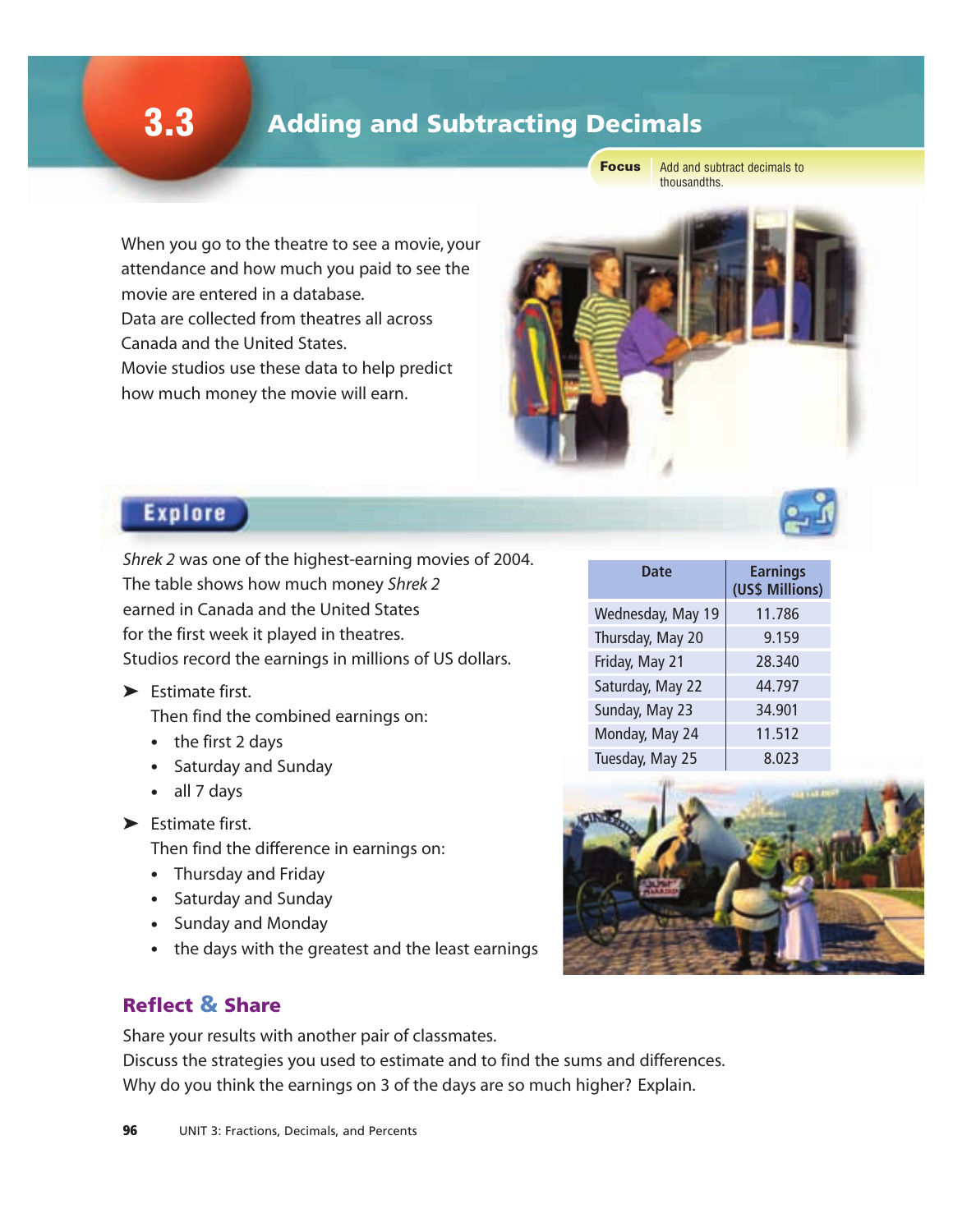## **Connect**

When we add or subtract decimals, we estimate if we do not need an exact answer. We also estimate to check the answer is reasonable.

#### Example

Ephram is a long-distance runner. His practice distances for 5 days last week are shown in the table.

- **a)** How far did Ephram run in 5 days last week?
- **b)** How much farther did Ephram run on Tuesday than on Thursday?

### A Solution

**a)**  $8.85 + 12.25 + 10.9 + 9.65 + 14.4$ Use front-end estimation. Add the whole-number part of each decimal. Think:  $8 + 12 + 10 + 9 + 14 = 53$ Ephram ran about 53 km.

Add. Write each number with the same number of decimal places.

Use zeros as placeholders: 8.85, 12.25, 10.90, 9.65, 14.40 Record the numbers without the decimal points. Add as you would whole numbers.

Since the estimate is 53 km, place the decimal point after the first 2 digits; that is, between the 6 and the 0. Ephram ran 56.05 km.

**b)** Ephram ran 12.25 km on Tuesday and 9.65 km on Thursday. Estimate.

 $12.25 - 9.65$ Think:  $12 - 9 = 3$ Ephram ran about 3 km farther on Tuesday.



| Monday    | 8.85  |
|-----------|-------|
| Tuesday   | 12.25 |
| Wednesday | 10.9  |
| Thursday  | 9.65  |
| Friday    | 14.4  |
|           |       |

**Day Distance (km)**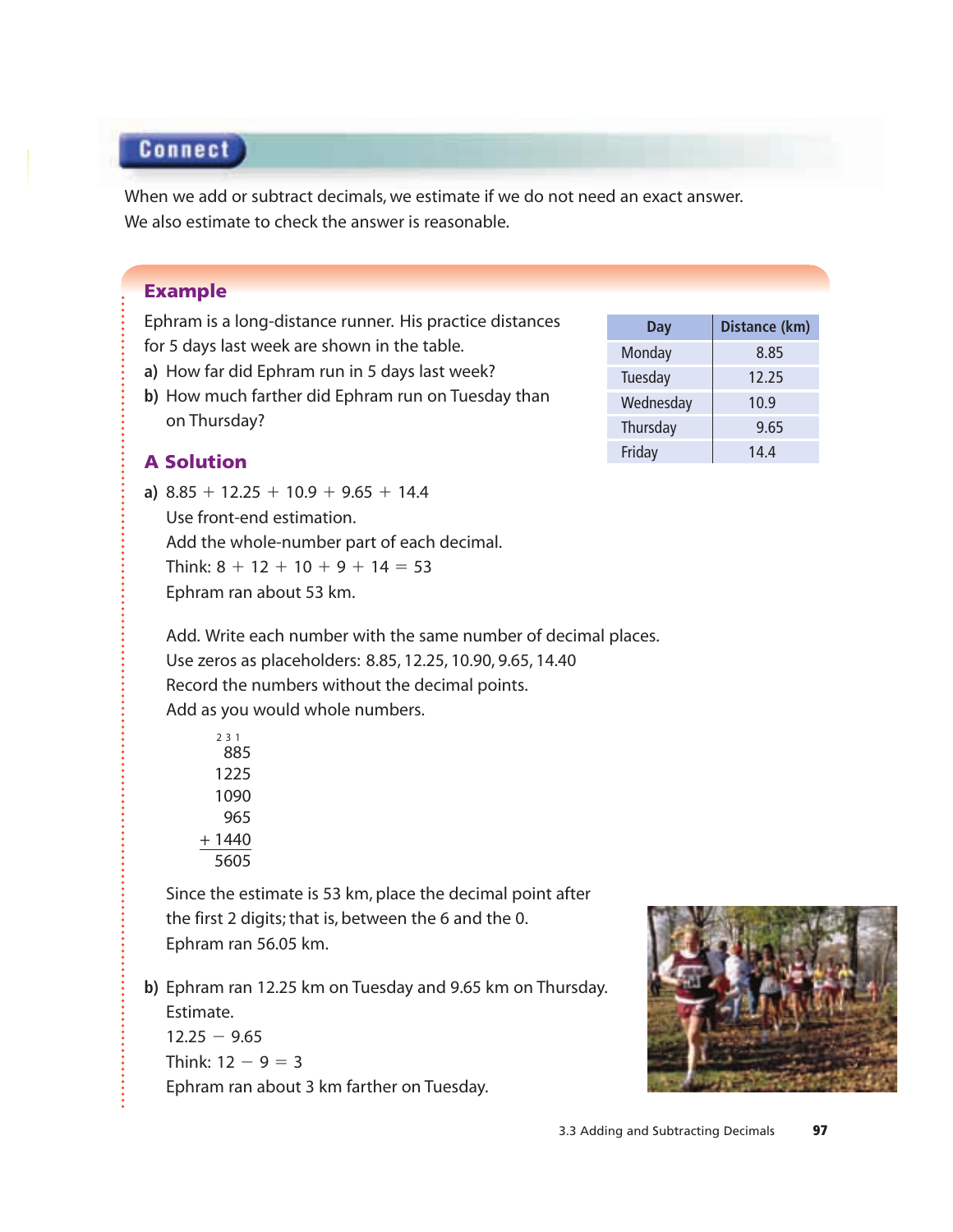Subtract. Align the numbers.

Subtract as you would whole numbers.

11 12  $12.25$ – 9.65 2.60

2.6 is close to the estimate 3, so the answer is reasonable. Ephram ran 2.6 km farther on Tuesday than on Thursday.

**Practice** 

1. Use front-end estimation to estimate each sum or difference.

| a) $2.876 - 0.975$ | b) $71.382 + 6.357$ |
|--------------------|---------------------|
|--------------------|---------------------|

**c**)  $125.12 + 37.84$  **d**)  $9.7 - 1.36$ 

- 
- 2. The tallest building in the world is the Taipei 101 in Taiwan. Its height is 0.509 km. The tallest building in North America is the Sears Tower in Chicago, USA. Its height is 0.442 km. What is the difference in the heights of the buildings?
- **3.** Four classes of students from Mackenzie School are planning a field trip. The total cost of the trip is \$1067.50. To date, the classes have raised: \$192.18, \$212.05, \$231.24, \$183.77 **a)** How much money have the classes raised so far? **b)** How much more money do the classes need to raise in total? Show your work.
- 4. **Assessment Focus** A baker wants to make 3 different kinds of chocolate chip cookies. The recipes call for 2.75 kg, 4.4 kg, and 5.55 kg of chocolate chips. The baker has 10.5 kg of chocolate chips.
	- **a)** How many kilograms of chocolate chips does the baker need? Estimate to check your answer is reasonable.
	- **b)** Does the baker have enough chocolate chips to make the cookies? How do you know?
	- **c)** The baker wants to follow the recipes exactly. If your answer to part b is no, how many more kilograms of chocolate chips are needed? If your answer to part b is yes, how many kilograms of chocolate chips will the baker have left over?